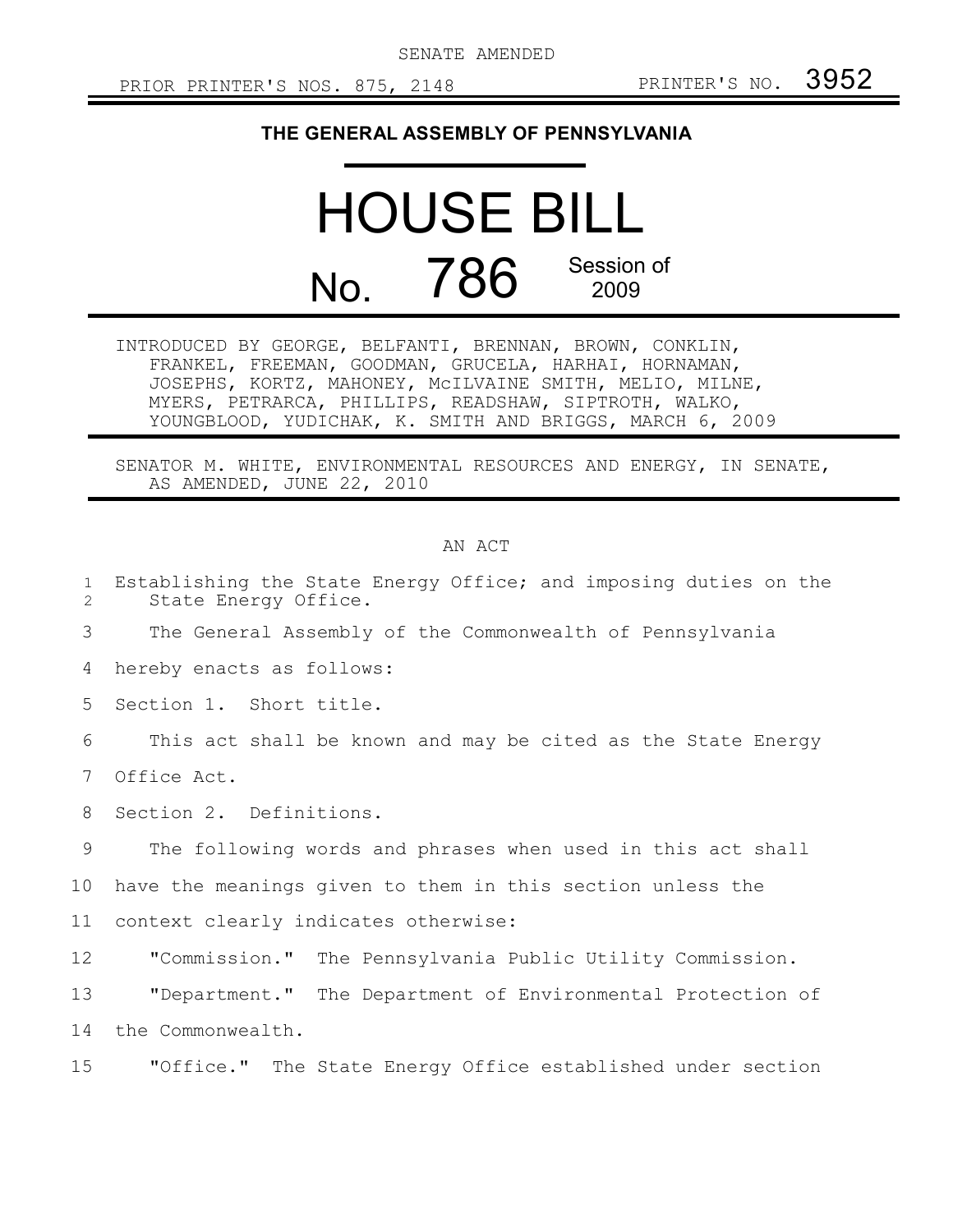3. 1

"Secretary." The Secretary of Environmental Protection of the Commonwealth. 2 3

Section 3. The State Energy Office. 4

The State Energy Office is established in the Department of Environmental Protection to promote the goals of energy development and energy conservation. 5 6 7

Section 4. Composition of office. 8

The secretary shall designate an executive director and hire the staff of the office in accordance with procedures of the department. 9 10 11

Section 5. Powers and duties of office. 12

The powers and duties of the office are as follows: 13

(1) To promote the development of this Commonwealth's indigenous and renewable energy resources through programs involving information and technical and financial assistance. 14 15 16

(2) To assist the Department of General Services in promoting the efficient use of energy by the State government and all sectors of this Commonwealth. Working with the Governor's Green Government Council, the office will encourage energy efficiency and conservation through programs providing information and technical and financial assistance. The office will also work with the commission to develop specific programs to promote energy efficiency for commercial, industrial and residential ENERGY consumers of deregulated utilities, such as natural gas and electricity. 17 18 19 20 21 22 23 24 25 26

(3) To be the point of contact for private and government energy matters and the lead Commonwealth agency for energy policy development. The office will regularly update the Commonwealth's energy policy to determine new 27 28 29 30

 $\leftarrow$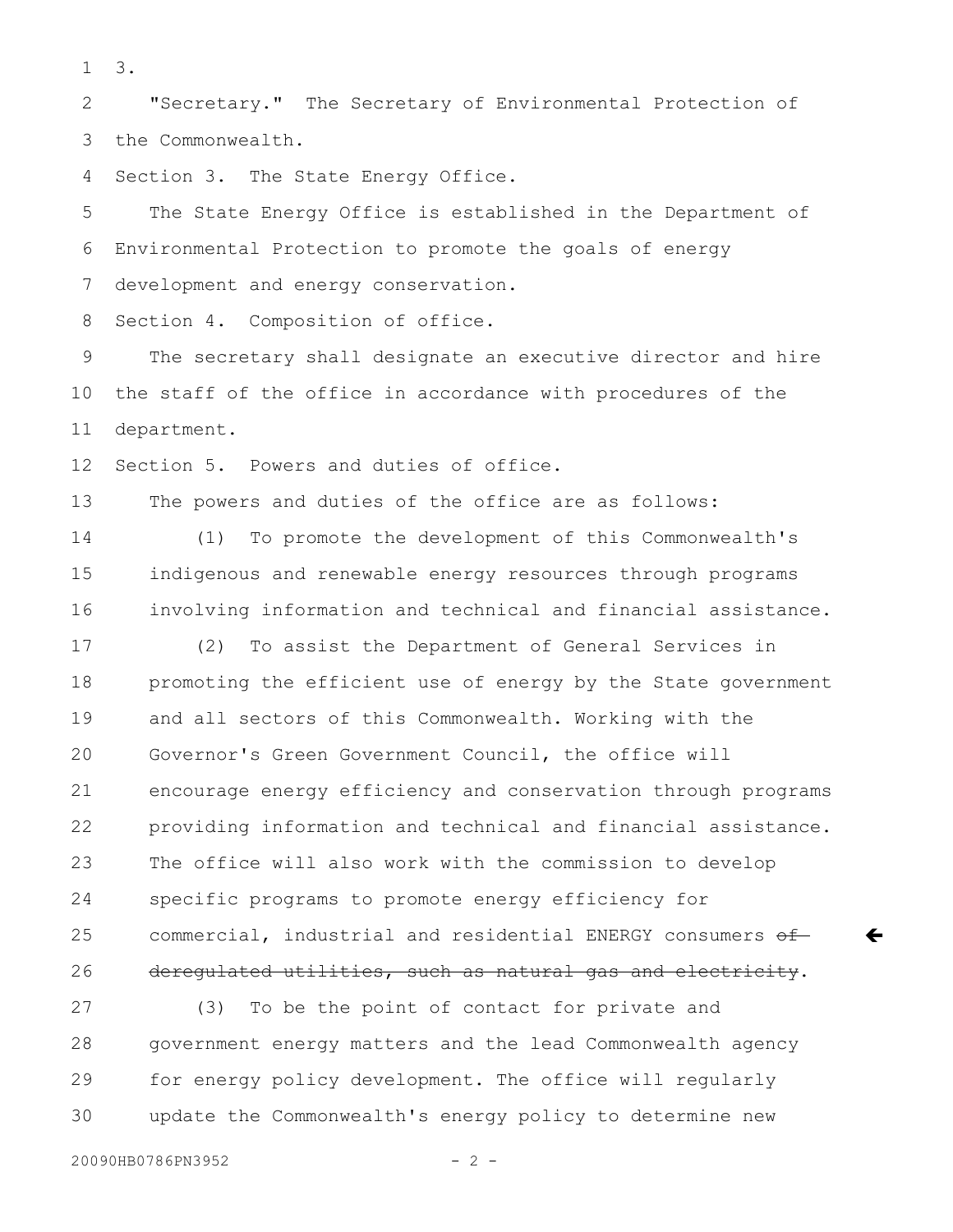opportunities for energy development and energy conservation. 1

(4) To be the primary manager and coordinator of Federal energy grants, petroleum overcharge funds and private energy grants. 2 3 4

(5) To assist the Department of General Services in the review of energy-related plans, programs, policies and regulations of Commonwealth agencies and to provide recommendations to further promote energy development and energy conservation. <del>The office is authorized to intervene in  $\leftarrow$ </del> energy-related proceedings of the commission and other Federal or State regulatory agencies. 5 6 7 8 9 10 11

(6) To monitor prices of petroleum and supplies of petroleum products available for use in this Commonwealth to determine whether there exists or is likely to exist an emergency shortage under section 2802-C(d) of the act of April 9, 1929 (P.L.177, No.175), known as The Administrative Code of 1929, and to conduct emergency allocation measures during a period of declared emergency petroleum product shortage under section 2802-C of The Administrative Code of 1929. The office will also monitor the price and supply of energy to provide information to the Governor AND THE GENERAL ASSEMBLY on the changing impact of energy prices on the Commonwealth's economy. 12 13 14 15 16 17 18 19 20 21 22 23

 $\leftarrow$ 

(7) To assume the responsibilities assigned to the Department of Environmental Protection under the act of June 28, 1995 (P.L.89, No.18), known as the Conservation and Natural Resources Act, which had been assigned to the office under prior statutes, regulations and executive orders, including the administration of the funds transferred to the department under section 507 of the Conservation and Natural 24 25 26 27 28 29 30